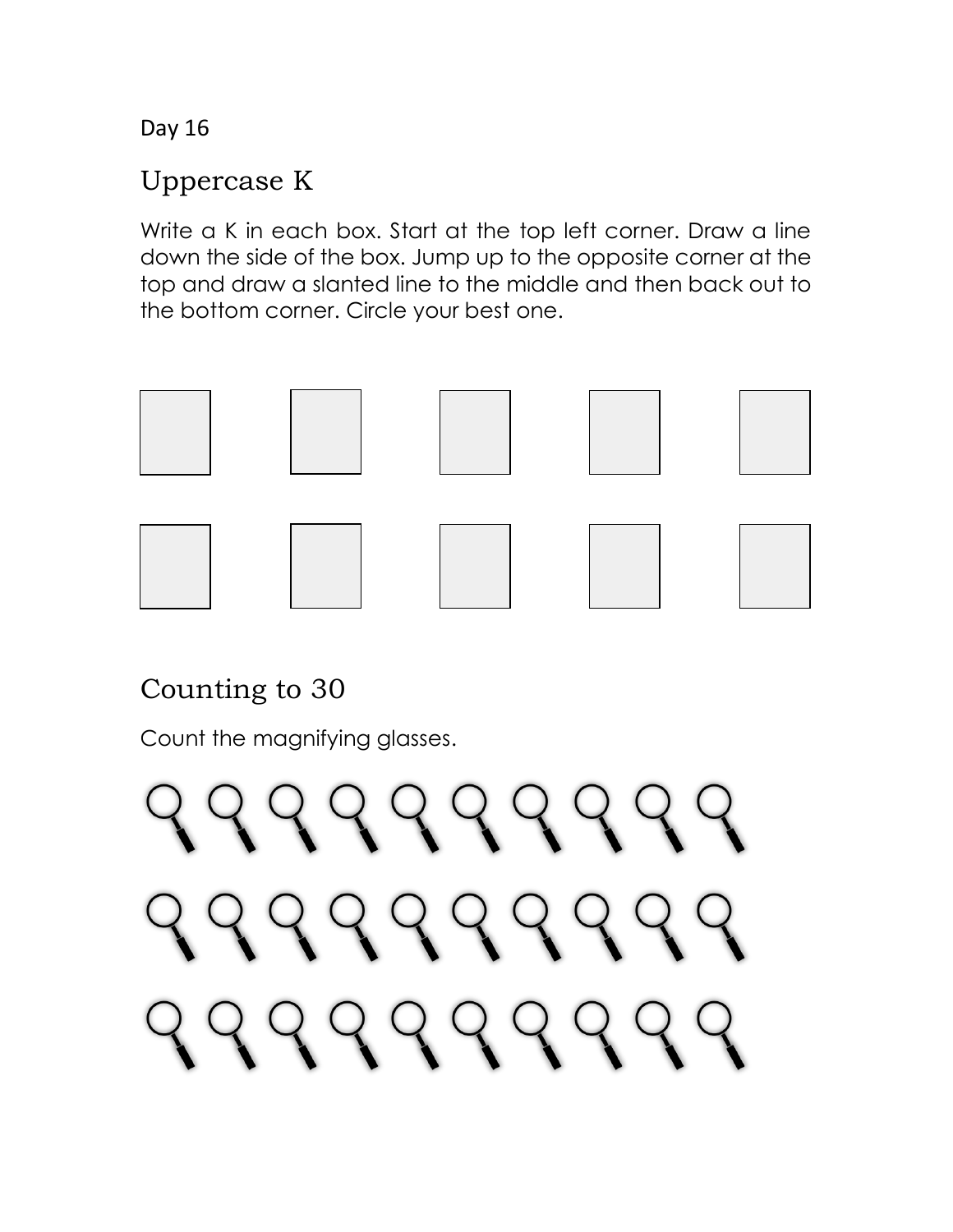## Vv

| $\boldsymbol{V}$ | a | va        |
|------------------|---|-----------|
| $\boldsymbol{V}$ | e | ve        |
| $\mathbf V$      |   | Vİ        |
| $\boldsymbol{V}$ | O | VO        |
| $\mathsf{V}$     | U | <b>VU</b> |

|             |              | va sa ve tu da vo |   |     |
|-------------|--------------|-------------------|---|-----|
|             |              | tu fa vi vu ro li |   |     |
|             |              |                   |   |     |
| $\mathbf V$ | $\mathsf{a}$ | <b>va</b>         | n | van |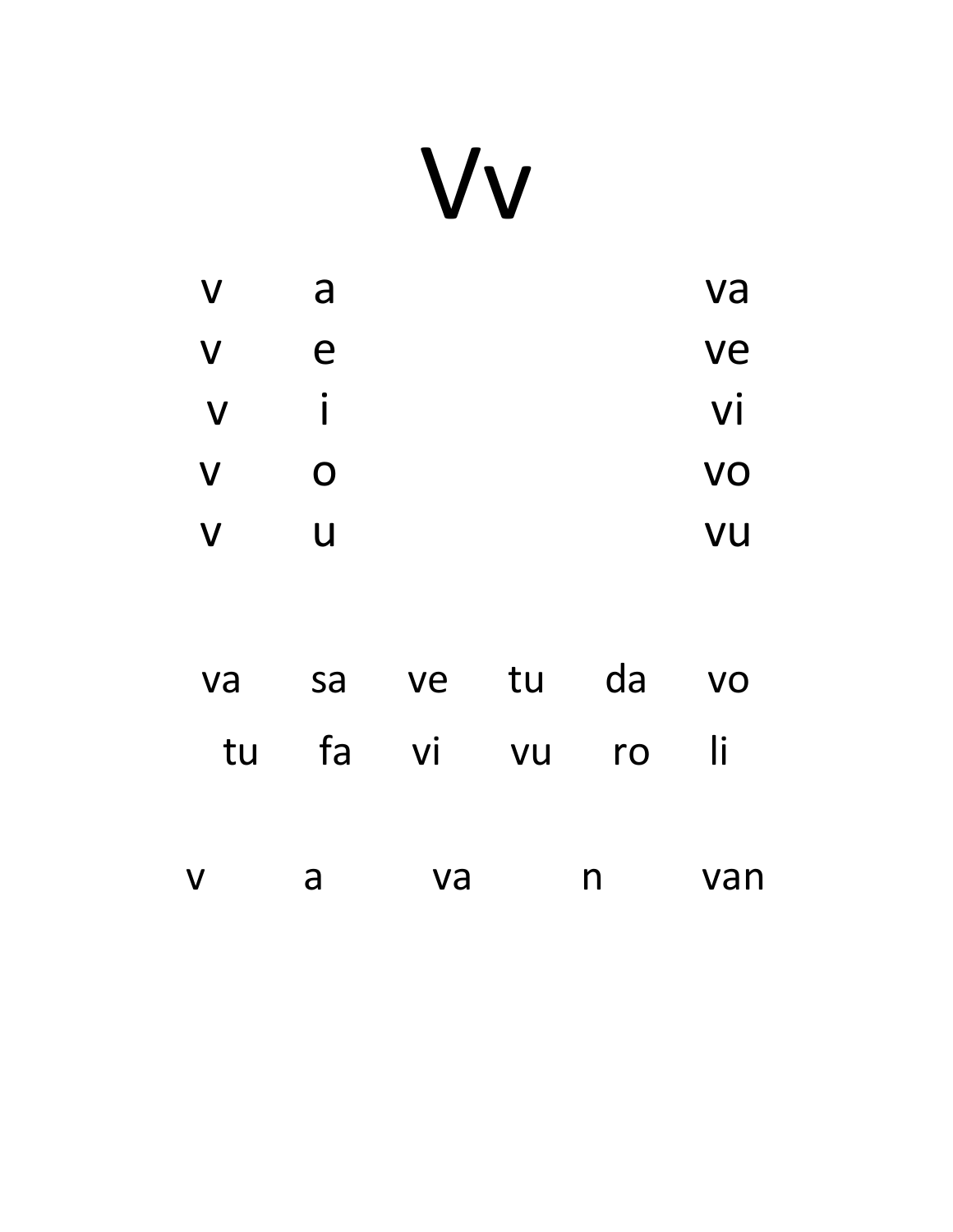## Uppercase A

Write an A in each box. Start in the top middle. Draw a line down to the bottom left corner. Jump back up to the top and draw a line down to the bottom right corner. Jump up halfway and draw a line across the middle. Circle your best one.



## Counting by Five

How many fingers are on one hand? Count by five. Read the numbers and words to count by five.



- 5 five
- 10 ten
- 15 fifteen
- 20 twenty
- 25 twenty-five
- 30 thirty
- 35 thirty-five
- 40 forty
- 45 forty-five
- 50 fifty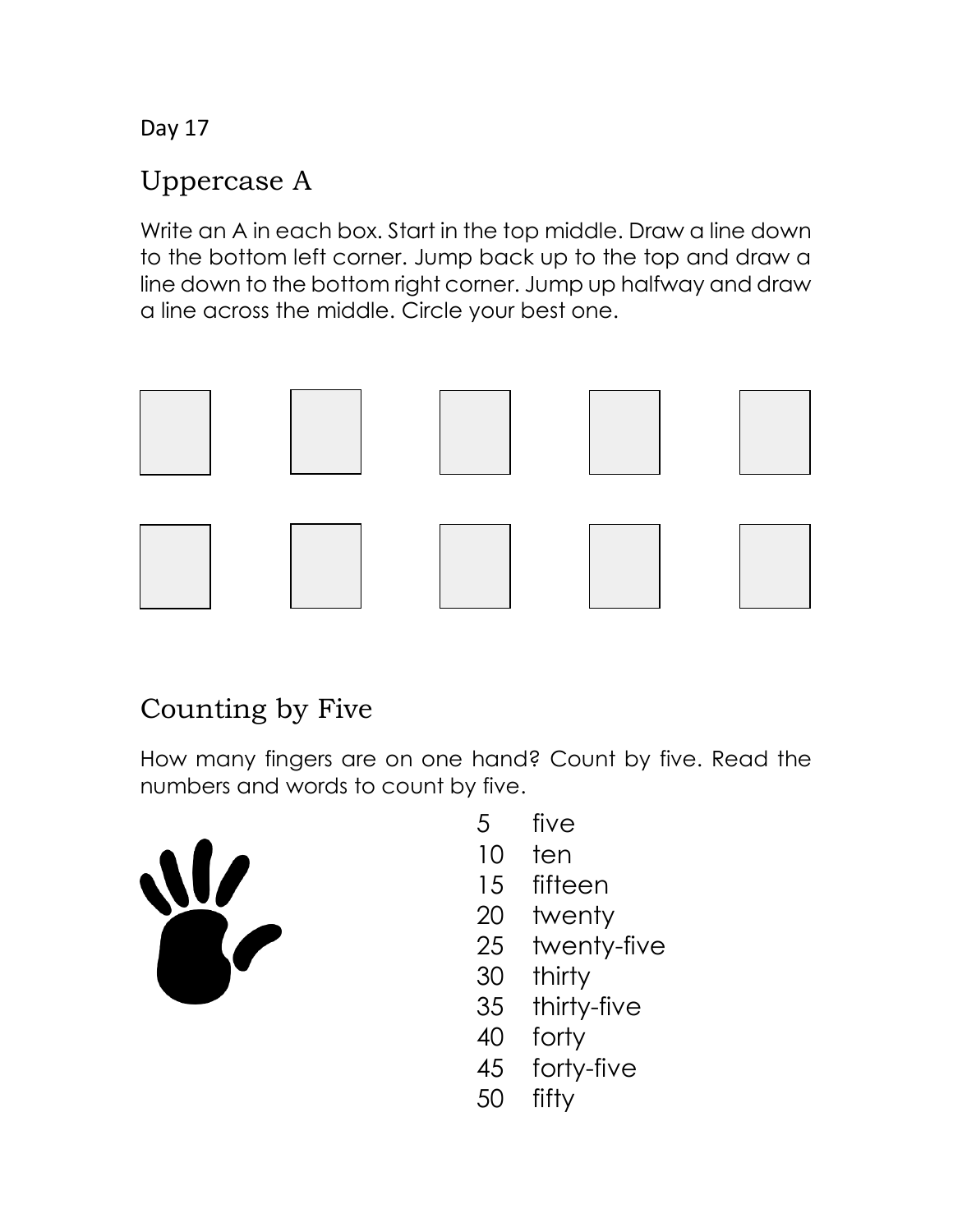# Ww

| W | a | wa        |
|---|---|-----------|
| W | e | we        |
| W | I | WI        |
| W | O | <b>WO</b> |
| W | U | WU        |

| wa | be | Sİ | fa | do        | Wİ  |
|----|----|----|----|-----------|-----|
| WU | ga | hi | we | <b>WO</b> | lo  |
| W  | Ť  | Wİ |    | n         | win |
| W  | e  | we |    | t         | wet |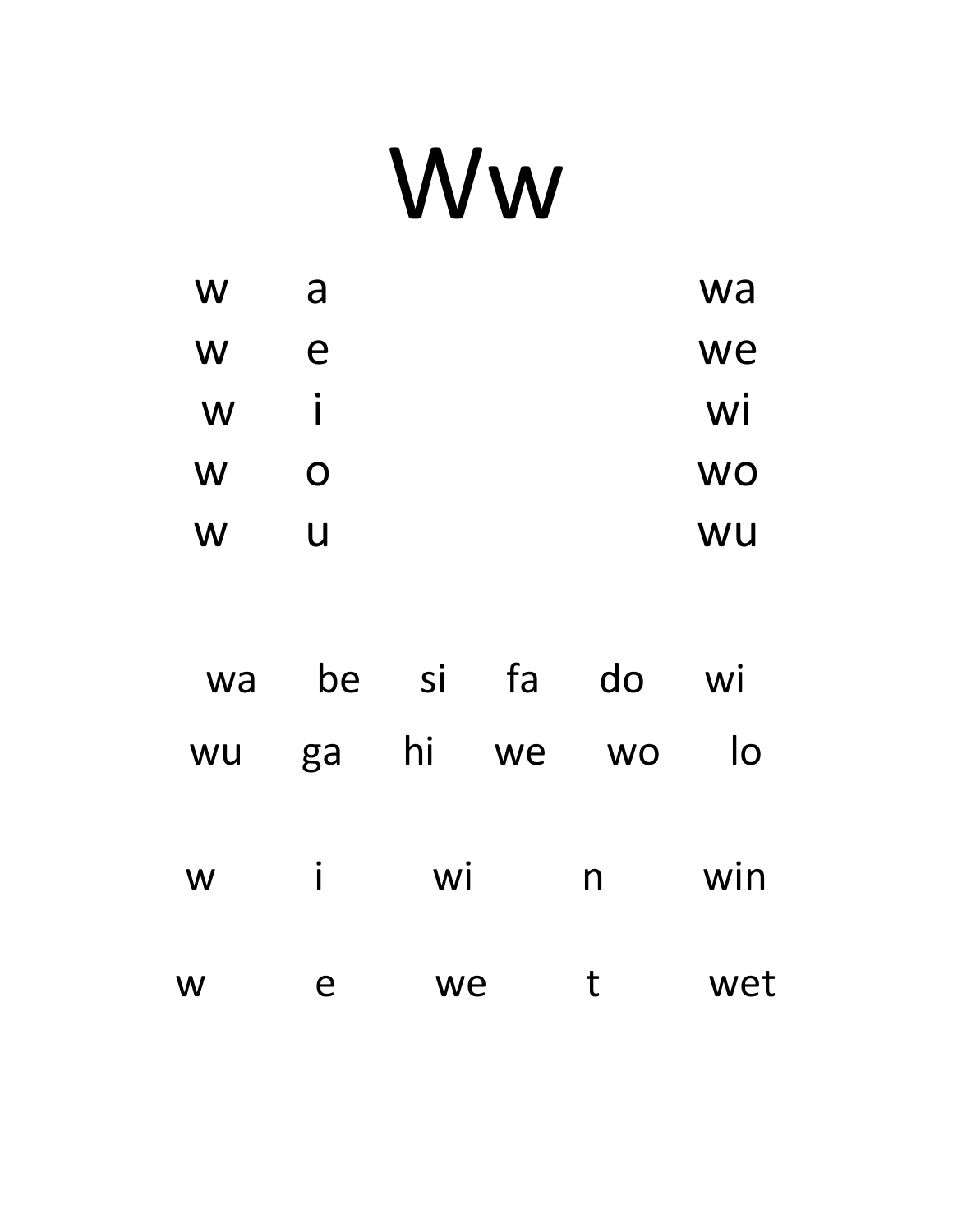#### Uppercase Z

Write a Z in each box. Start in the top left and draw across the top of the box to the top right corner. Then draw down to the bottom left corner of the box and then across the bottom of the box to the other corner. Circle your best one.



## Counting by Five

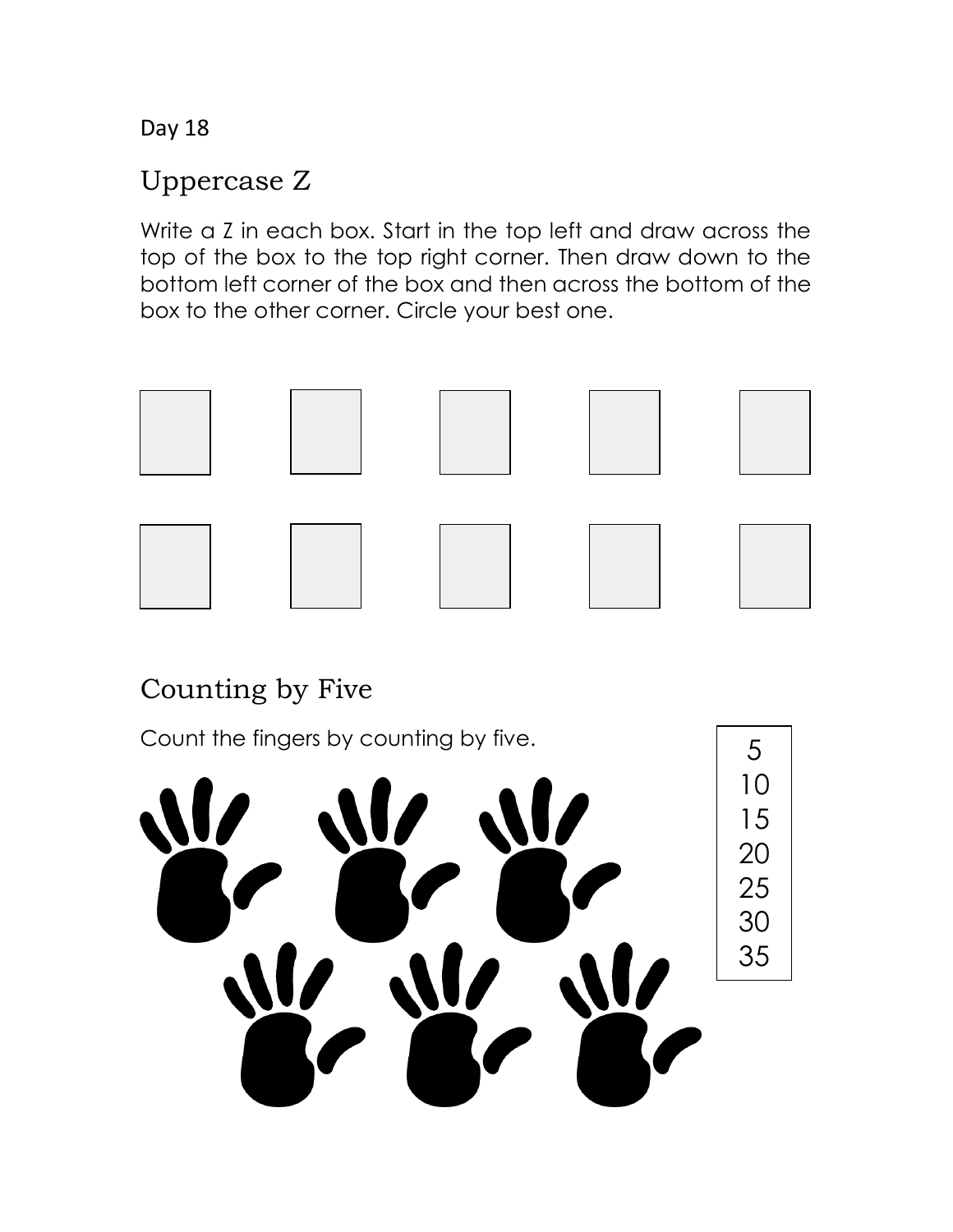|--|--|

| y | a | ya |
|---|---|----|
| y | е | ye |
| y | i | yi |
| y | O | yo |
| V | U | yu |

| <b>VI</b> |   |    | ga de ni ra yu |                | to        |
|-----------|---|----|----------------|----------------|-----------|
| mu        |   |    |                | ya li ye vu yo | <b>ki</b> |
|           | a | ya | $\mathsf{D}$   | yap            |           |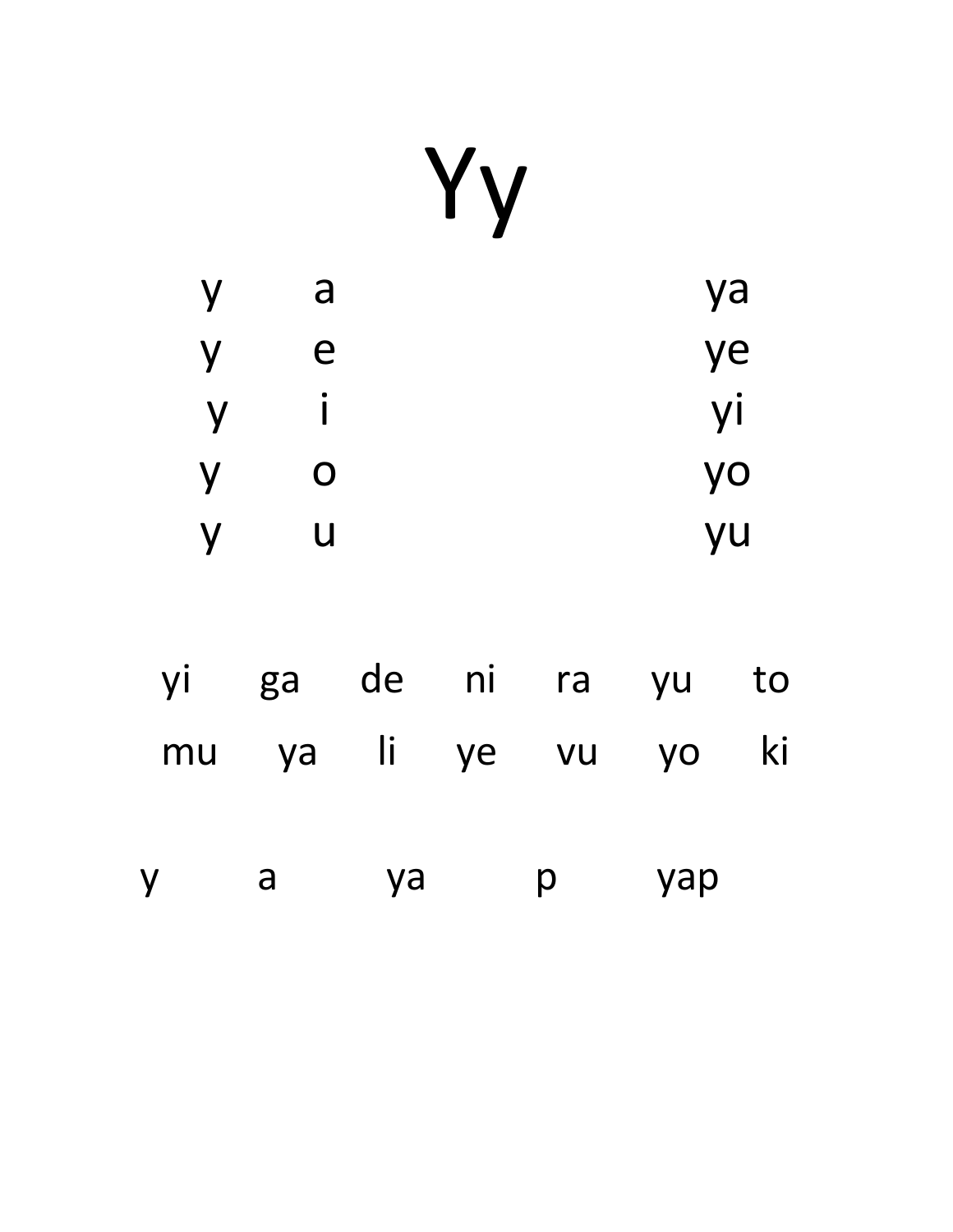#### Practice

Trace the letter. Then fill the row with your own. Then write the matching uppercase letter in the block.







## Subtracting with Objects

What is five minus three? Draw a picture that shows the equation. How many are left?

 $5 - 3 = ?$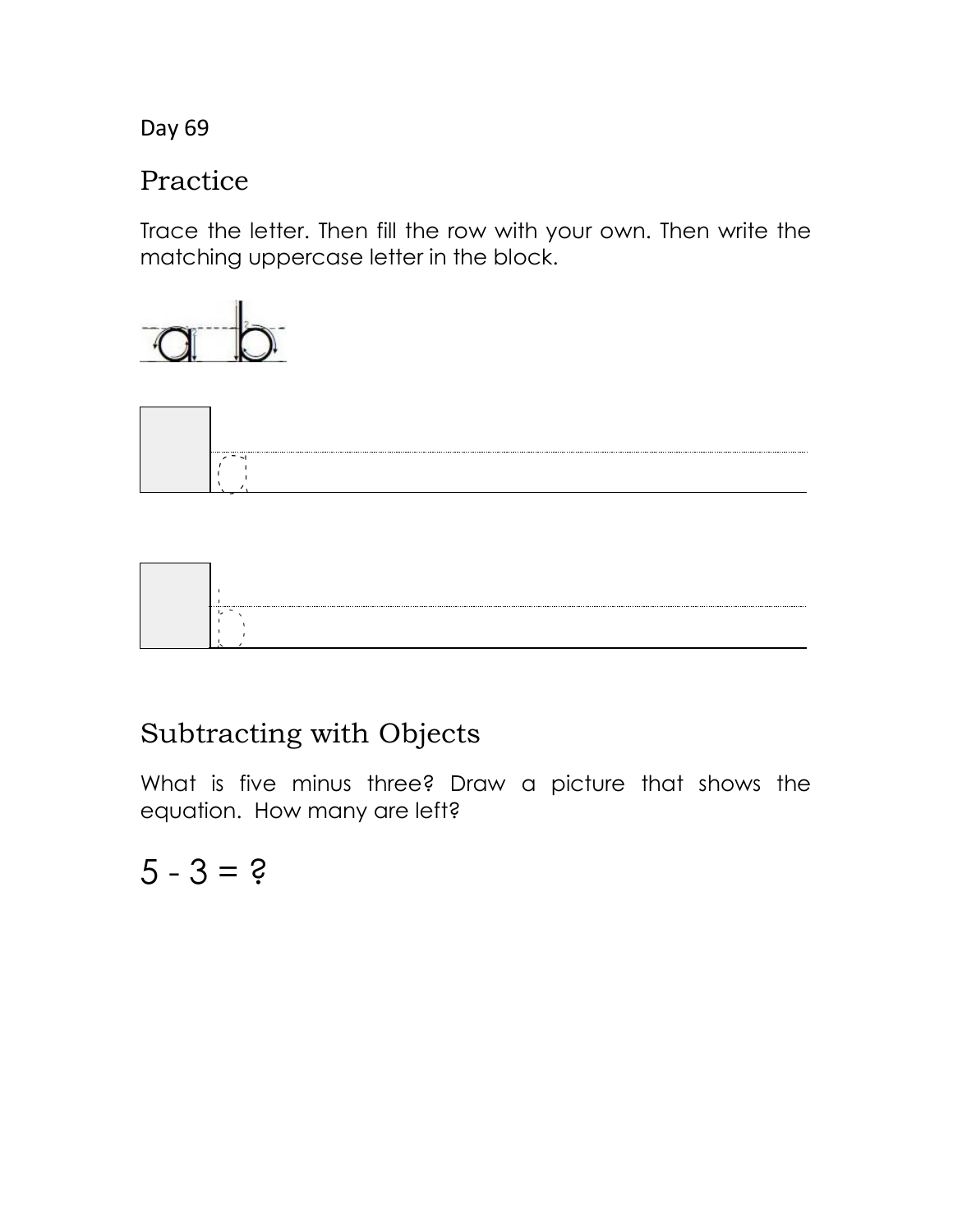jumpy nanny lumpy kitty dusty mommy windy doggy sunny puppy

## The silly puppy can jump and run.

Finish the story. \*Shows where you left off.

What a bright June day! The air is pure. The sky is as blue as it can be.

Lucy and her mama are in the woods. They have found a nice spot, where there is some grass.

They sit in the shade of the trees, and Lucy is singing.

The trees are not large, but they make a good shade.

Lucy's kind mama says that they will have a picnic when her papa can get a tent.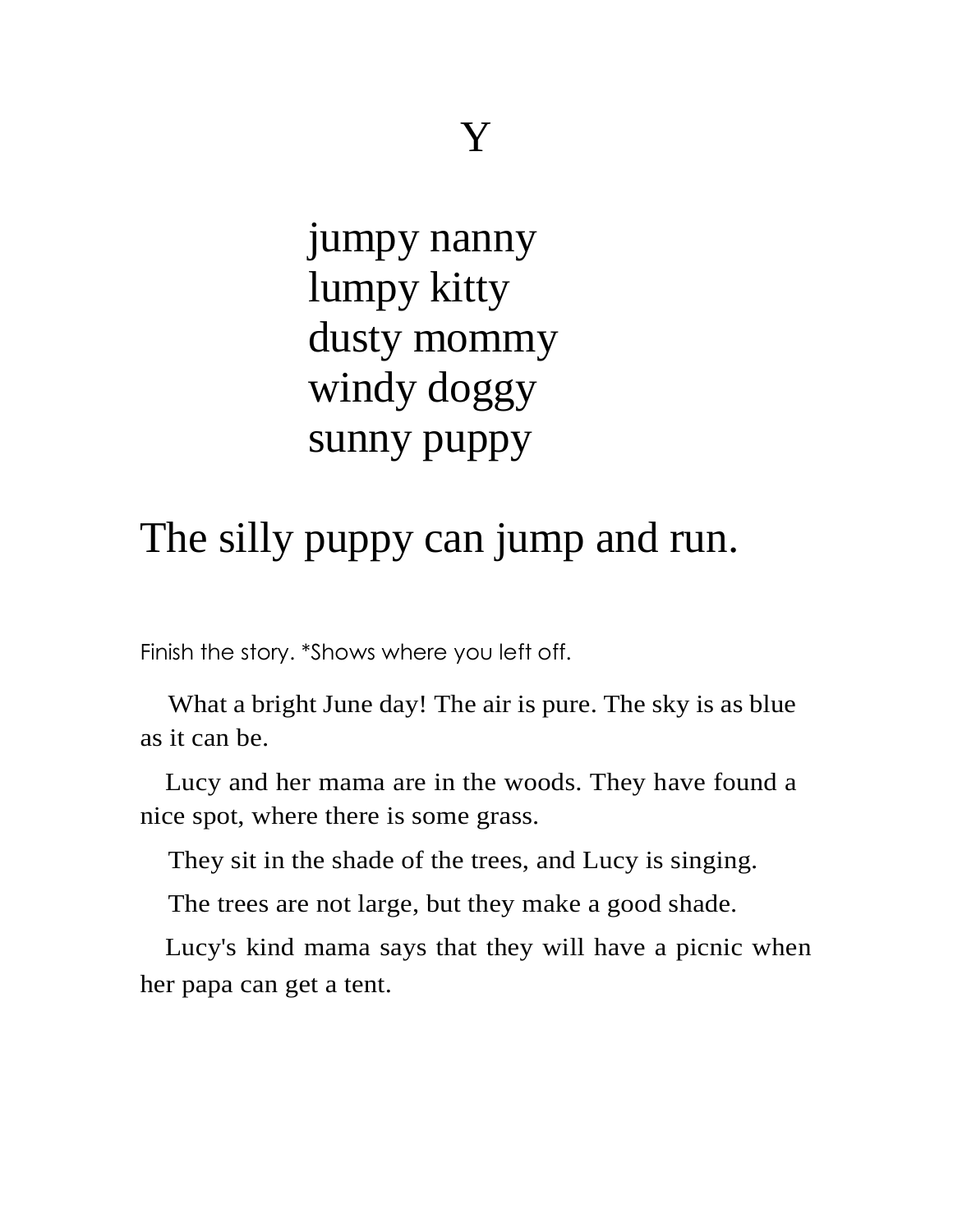#### Practice

Trace the letter. Then fill the row with your own. Then write the matching uppercase letter in the block.



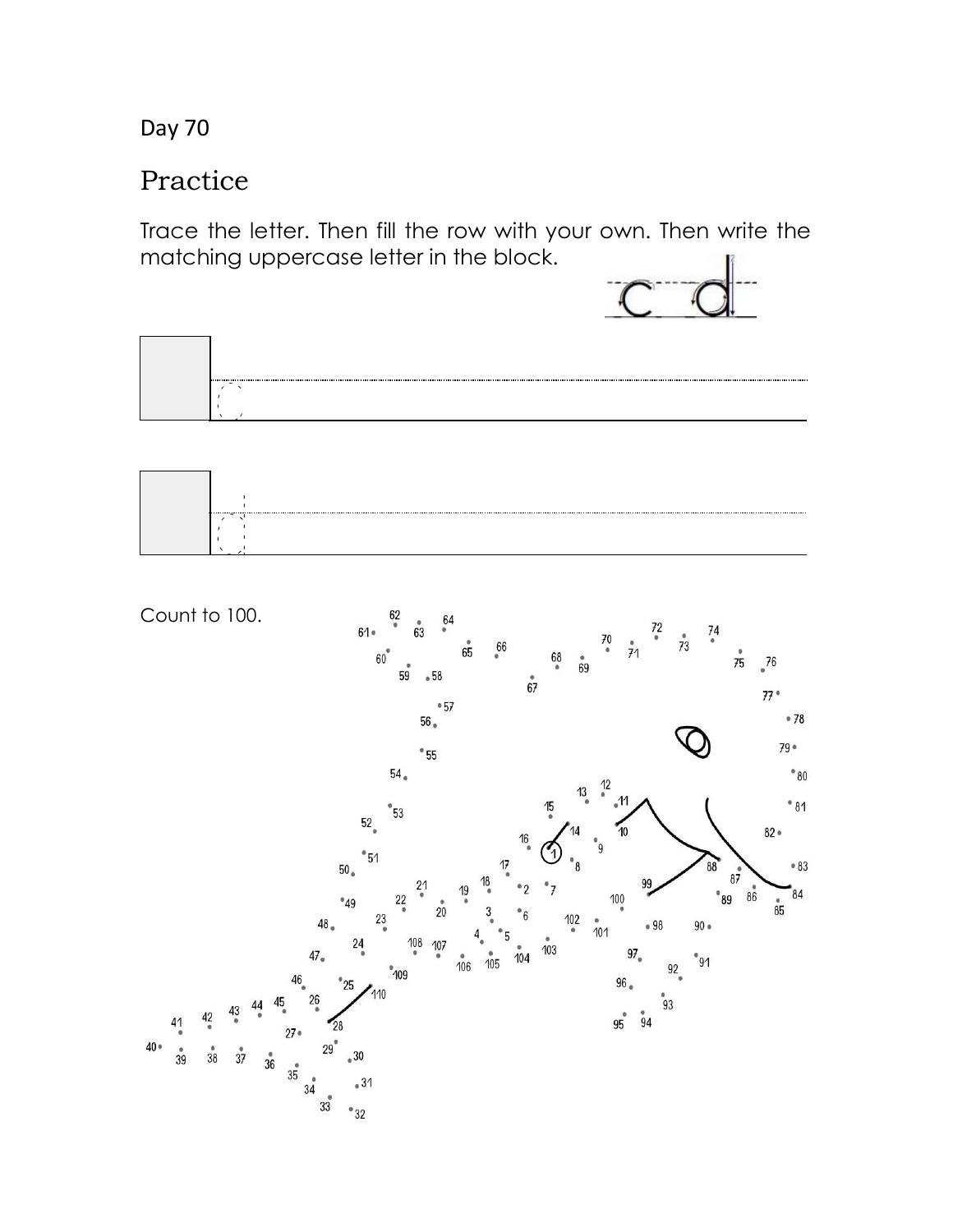## Doubles

Did you notice that on words with three letter we double the end letter to add a Y? Here are some other words with double letters.

|                     | bell fell hell sell tell      |  |
|---------------------|-------------------------------|--|
|                     | bill dill gill hill pill will |  |
| dull hull mull      |                               |  |
| buzz fuzz fizz jazz |                               |  |
|                     | buff cuff huff muff puff      |  |
|                     | bass mass pass mess miss kiss |  |
|                     |                               |  |

| messy mess | fuzzy fuzz | fizzy fizz |
|------------|------------|------------|
|------------|------------|------------|

The one below is a little different. The "a" has a different sound. Do you remember how to read the first word, *all*?

all ball call fall hall tall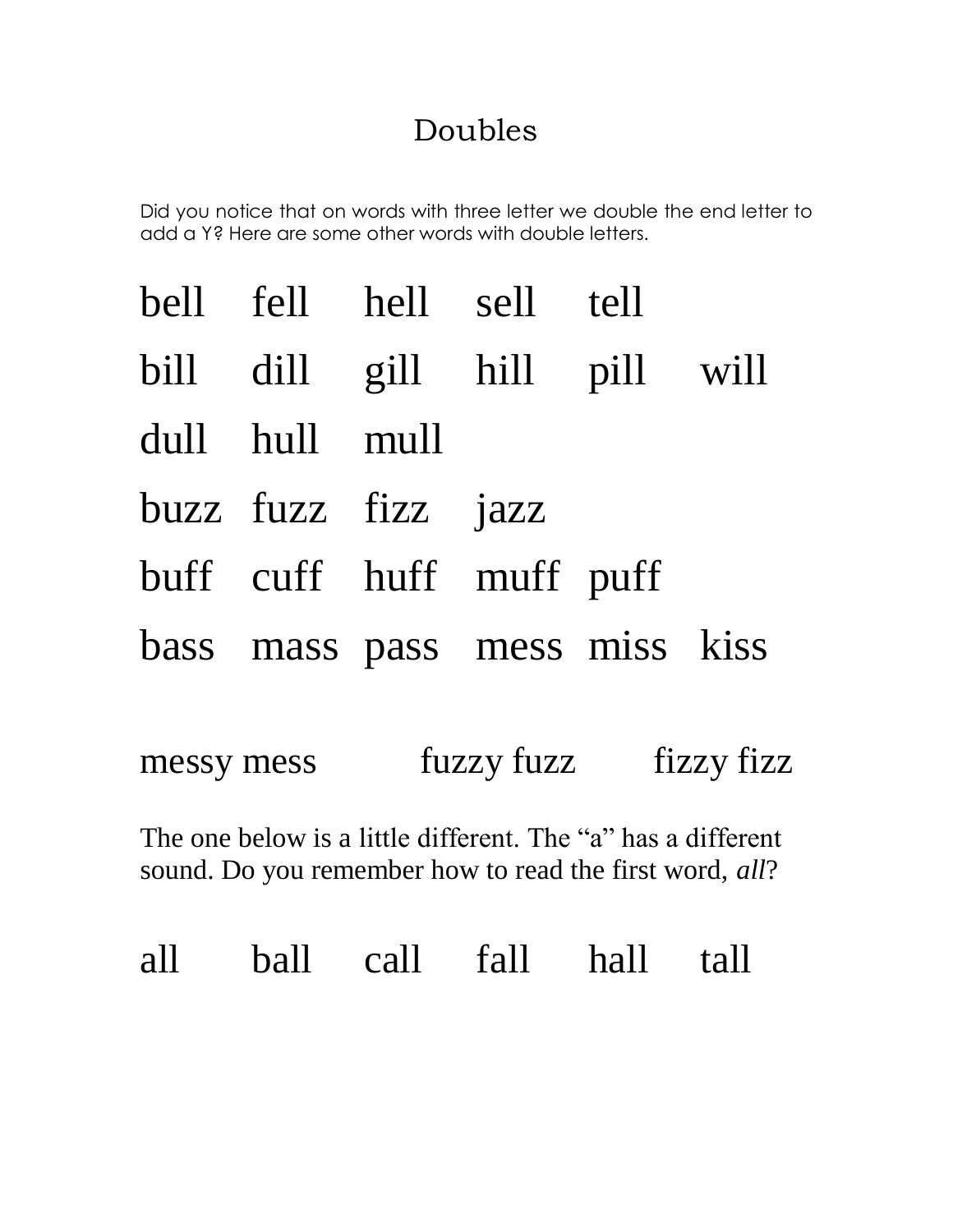## Practice

Trace the letter. Then fill the row with your own. Then write the matching uppercase letter in the block.







### Adding and Subtracting with Ones and Zeros

If you have three cookies and I give you no more, how many do you have? You still have three. If you gave me zero cookies, how many would you have? You'd still have three. If I gave you one more cookie, how many would you have? Four. Then you gave me one of your cookies, how many would you have? Three.

- $5 0 = 6 1 = 4 + 1 =$
- $4 + 0 = 2 + 1 = 5 1 =$
- $3 + 1 = 7 + 0 = 9 0 =$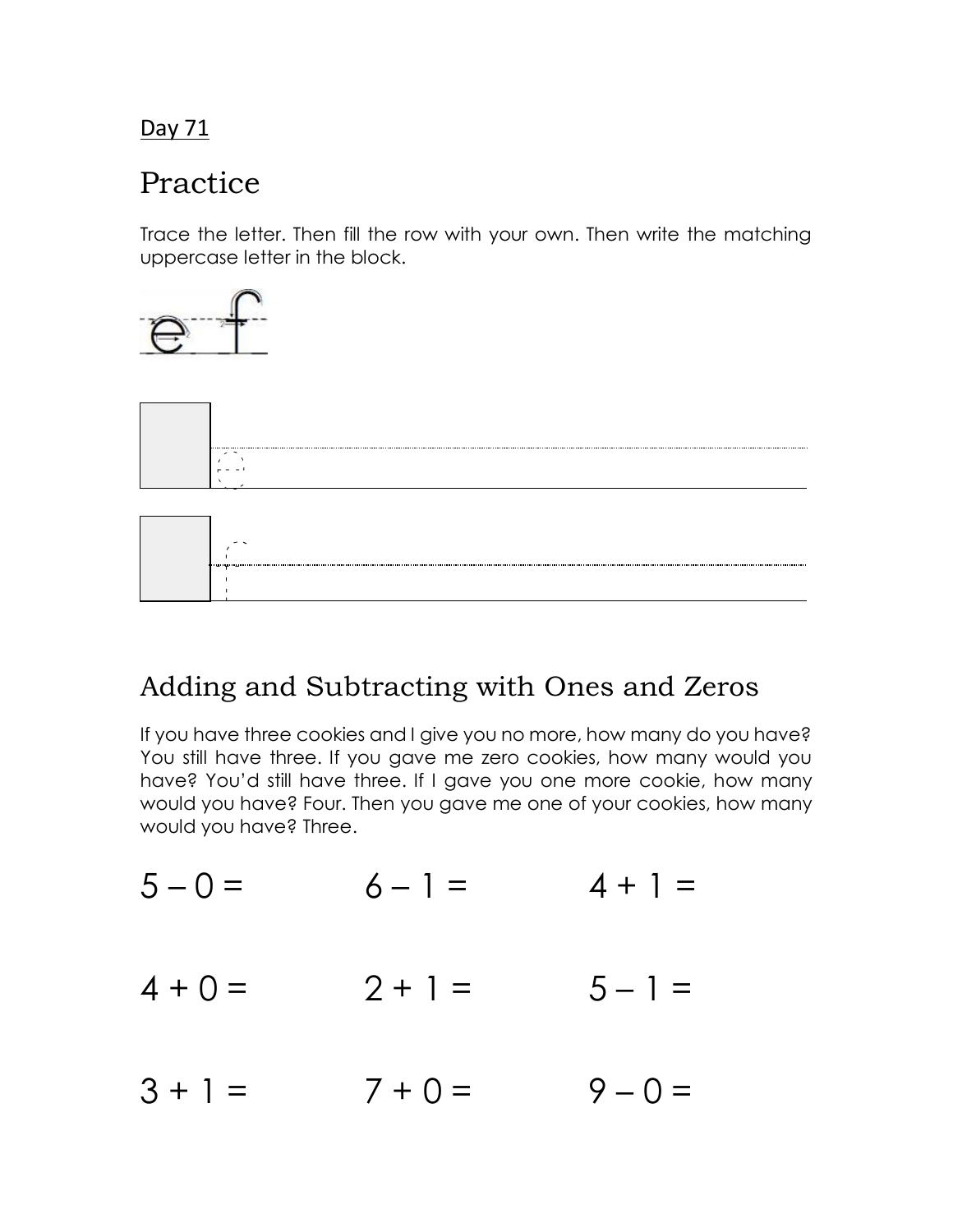## ER IR UR

These sound the same but are spelled differently:

| her         | herd | perm  | perch  |
|-------------|------|-------|--------|
| <b>bird</b> | dirt | first | thirst |
| burn        | hurt | purr  | turn   |

The girl got hurt falling in the dirt.

The cat slurped milk when she was thirsty.

A bird sat singing from its perch.

Her farm has a herd of pigs.

Be careful not to get burned.

I got a perm, so my hair is curly.

I finished my chores first.

(We haven't learned the word "my" yet. Did you figure out that the Y says I like in why?)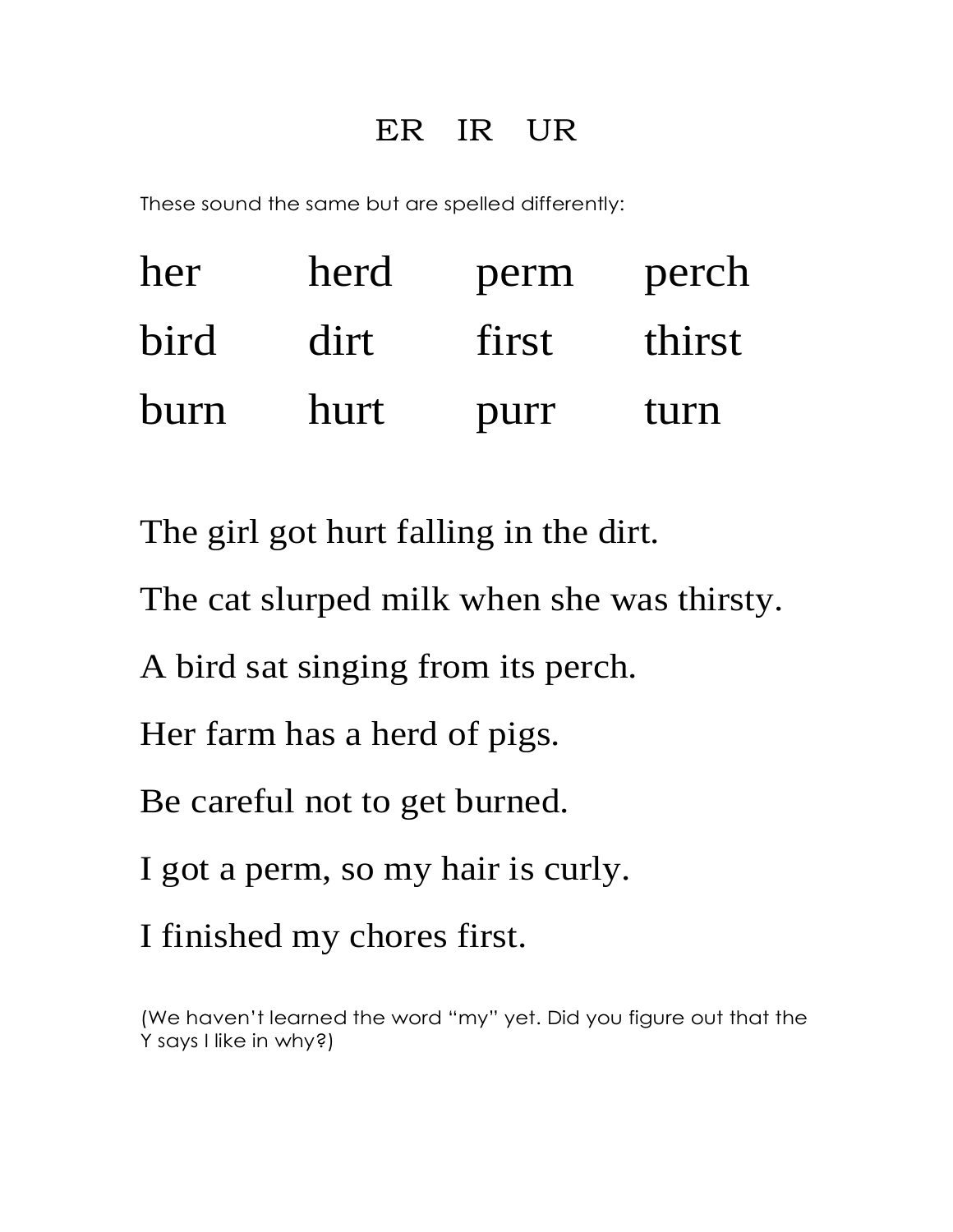—<br>—<br>—

## Writing Words

Write these words: cleaner, sleeping, clogged, slipper, cleared, sleds.

Review

 $5 + 2 = 9 - 4 = 4 + 5 =$ 

How much are these coins worth? Write the number of cents next to each line of coins.

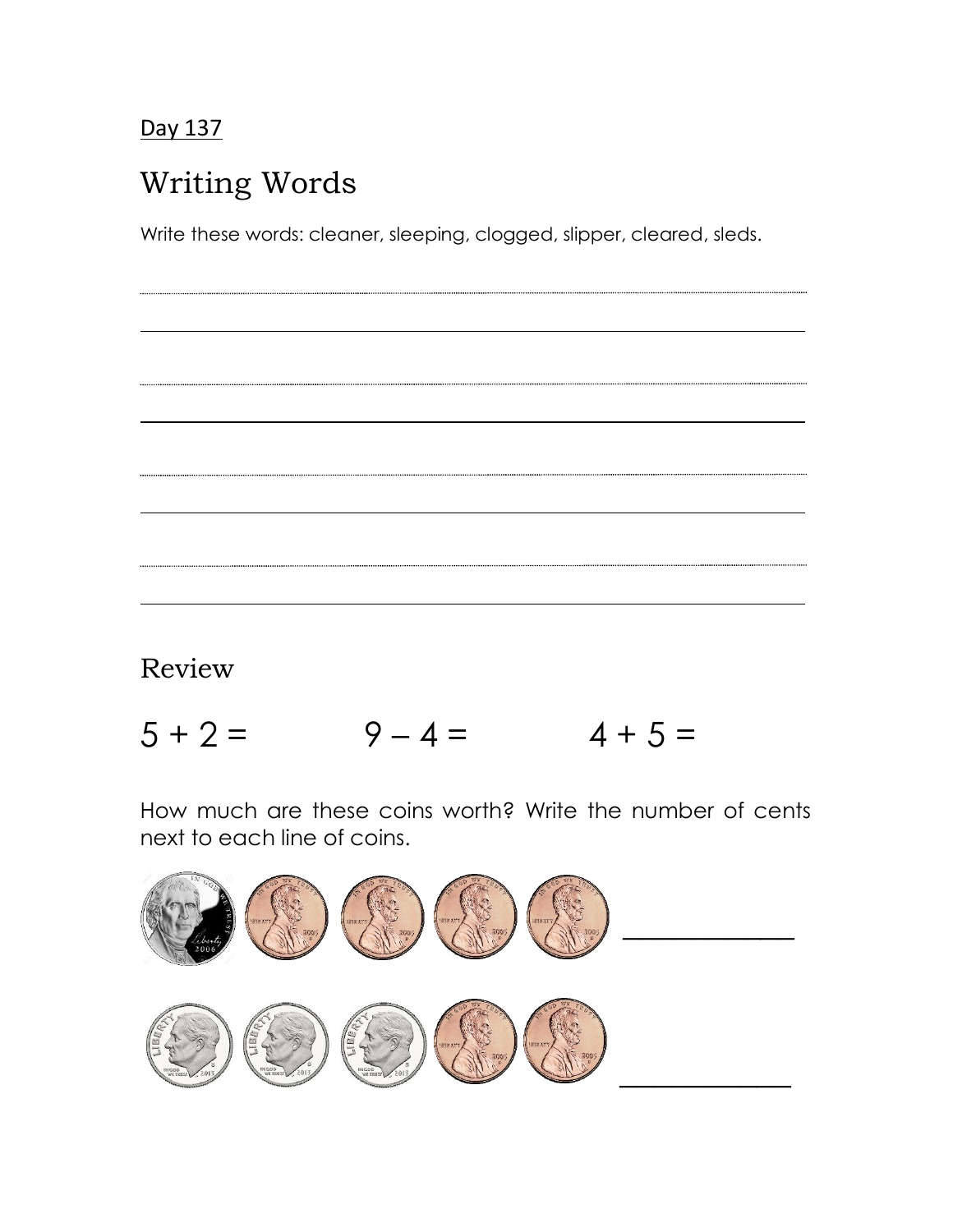## More UR Sounds

These words have the same UR sound in them but are spelled in two different ways.

| work  | word | worm        | world |
|-------|------|-------------|-------|
| earth |      | heard learn | earn  |

The early bird gets the worm.

I think that was the worst I heard!

The whole world shares the earth.

I finished my chores first.

The girl learned her words this week.

I heard your song being sung at church.

The card got torn at the park.

See you later alligator. After a while crocodile.

I earn money being a hard worker.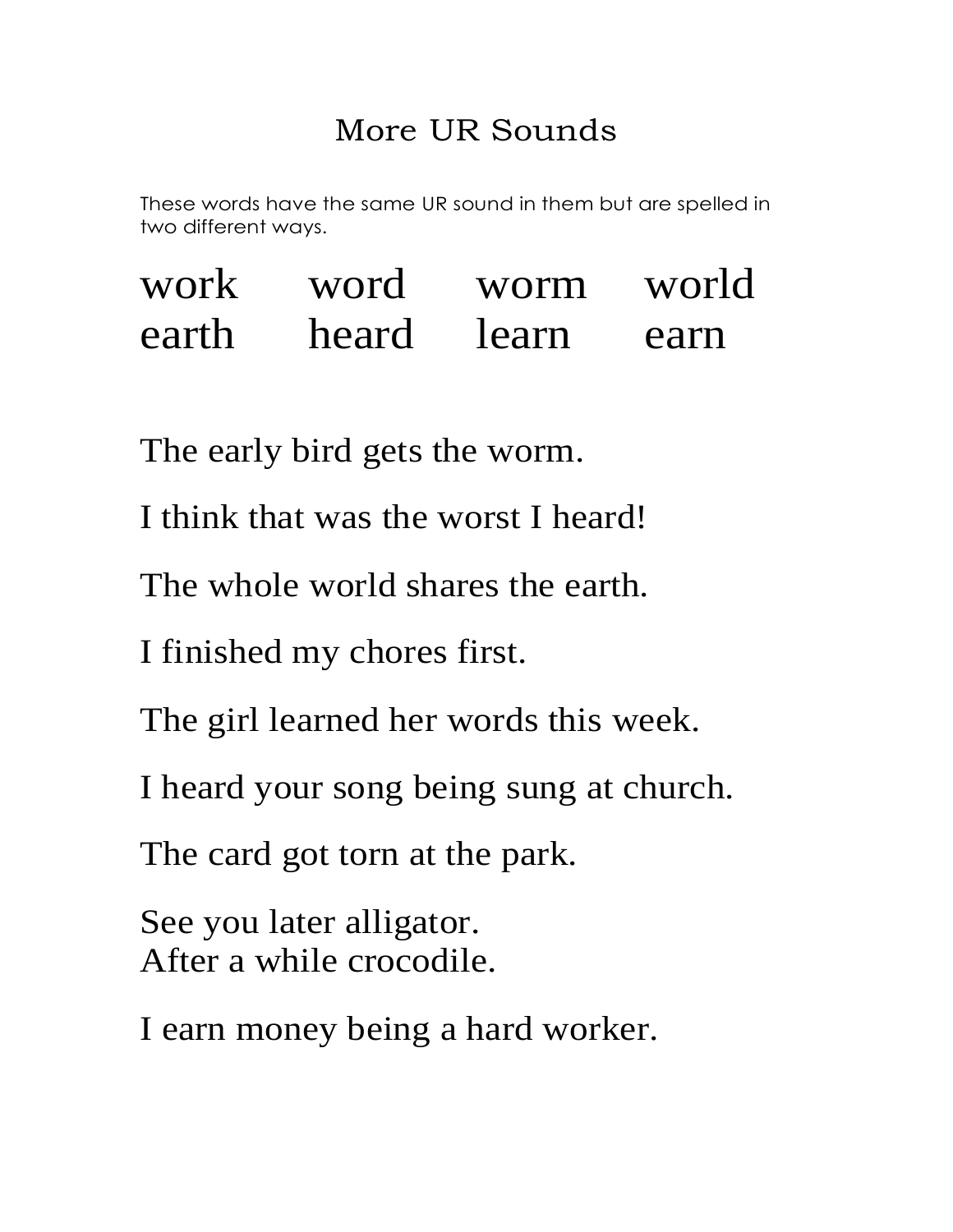### Writing Sentences

Copy the sentence. Make sure to leave space between the words.

I am sleepy. Please be quiet so I can go to sleep.

. . . . . . . . . . . . ...........

Review

 $5 + 5 = 8 - 4 = 3 + 2 =$ 

Draw a shape with four sides.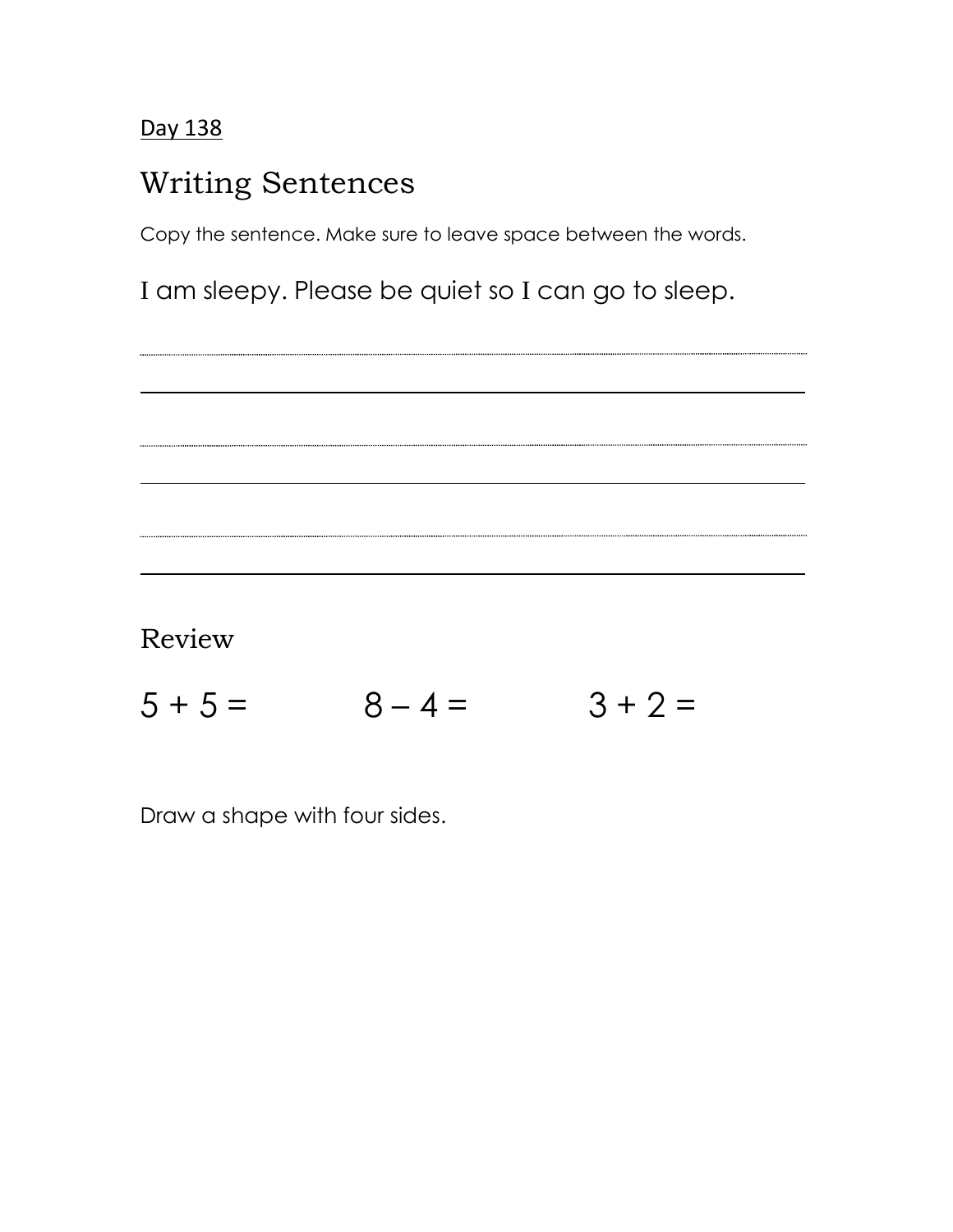You learned that ee and ea both say E. Well, the rule that "when two vowels go awalking the first one does the talking" is true for other sounds too. We are first going to look at different ways to make the A sound, at different ways to make A say its name. One way is with the letters ai together.

| sail  | tail  | rail  | wail   |
|-------|-------|-------|--------|
| pail  | mail  | nail  | jail   |
| fail  | trail | train | rain   |
| pain  | gain  | main  | plain  |
| pair  | hair  | lair  | maid   |
| paid  | raid  | laid  | wait   |
| paint | faint | fair  | dainty |

Use the pail and paint the plain train rail red.

Deliver the mail quickly to the jail in the rain.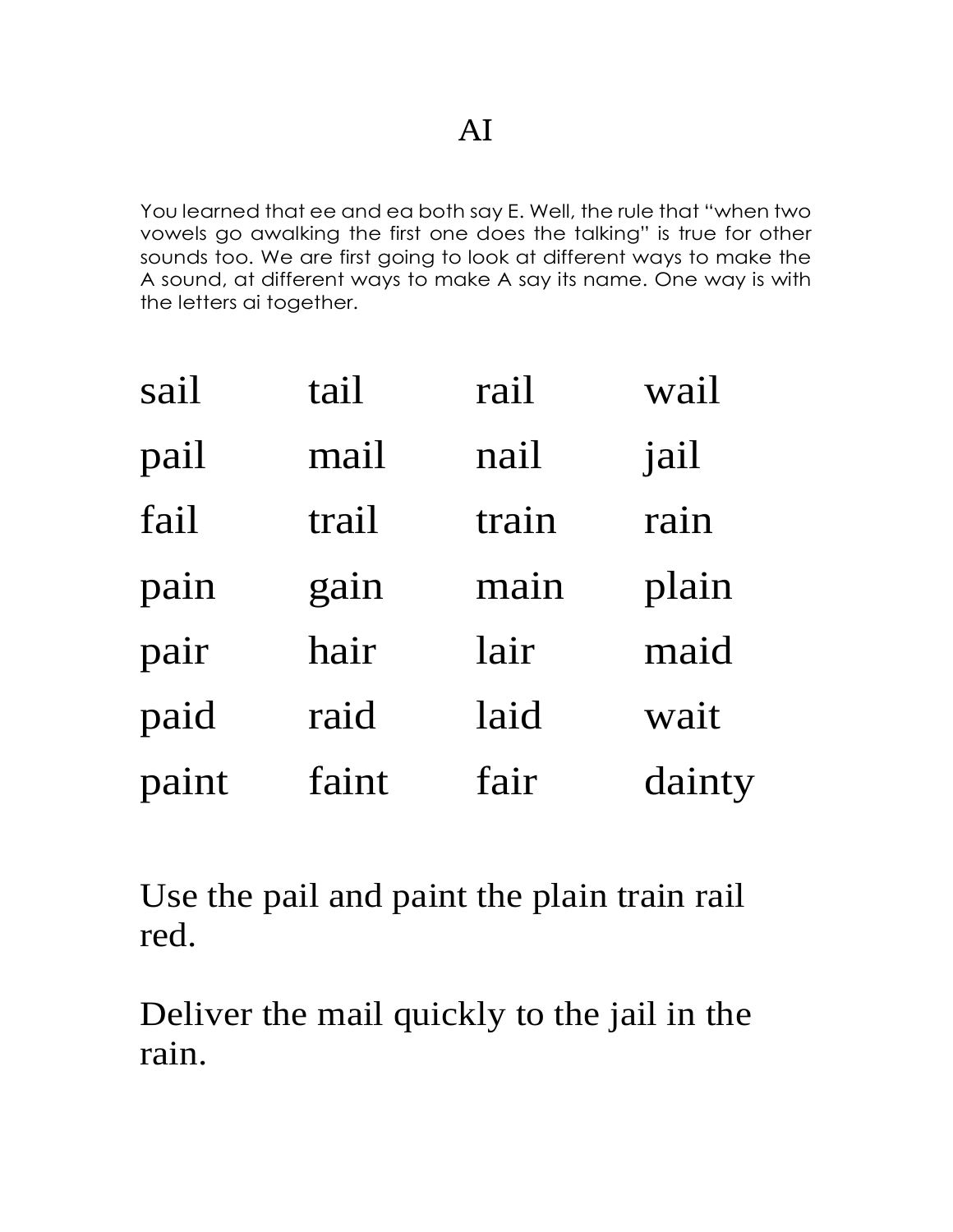## Writing Sentences

Copy the sentence. Make sure to leave space between the words.

She got a smear on her smock.

Time

—<br>—<br>—

 $4 + 3 = 7 - 2 = 5 + 2 =$ 



What time is it? What number is the short hand pointing to?

\_\_\_\_\_\_\_\_\_\_ o'clock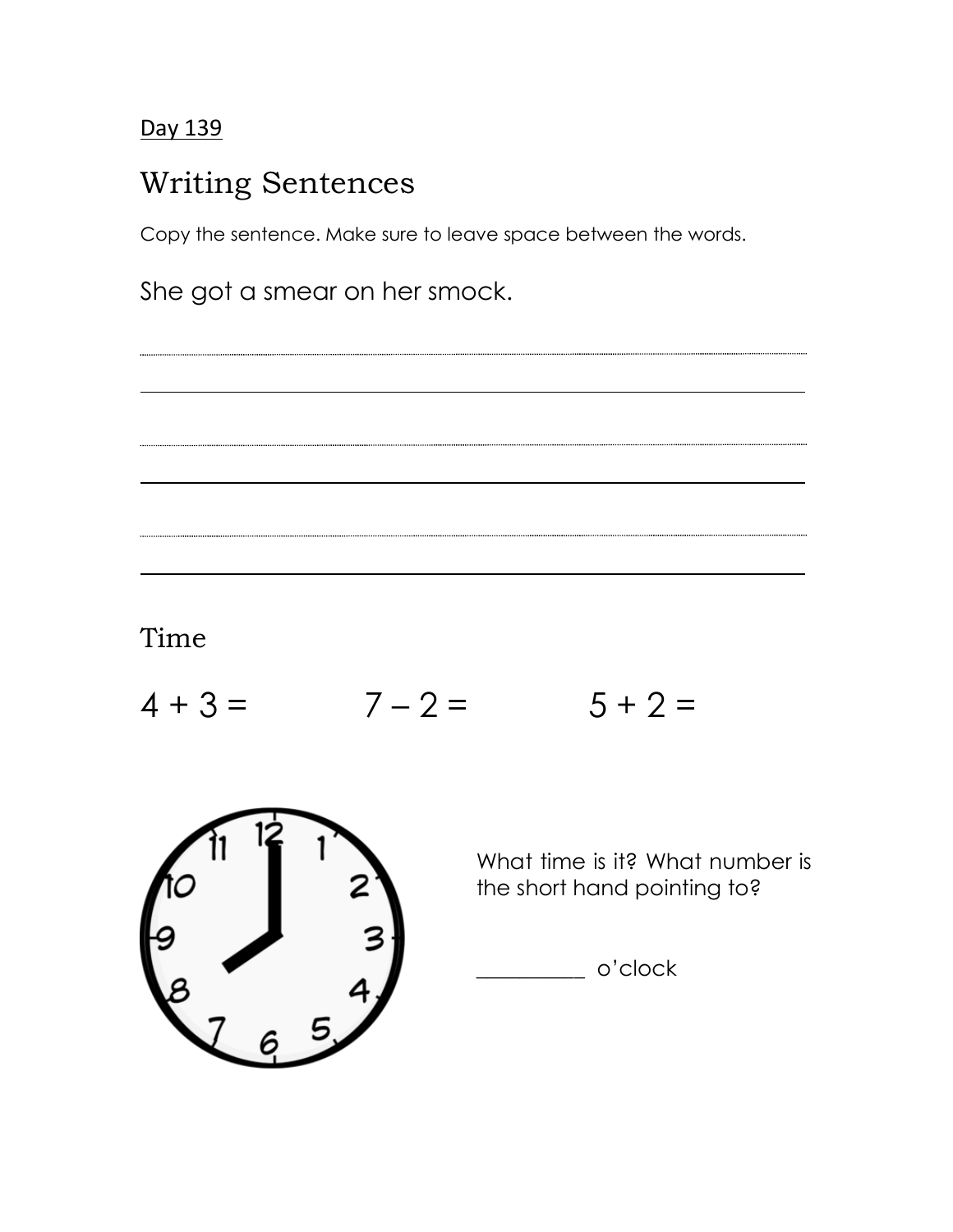Here's another combination that makes A say its name.

| say  | ray   | may     | pay  |
|------|-------|---------|------|
| lay  | day   | hay     | way  |
| away | tray  | clay    | play |
| pray | today | holiday | gray |

Today is a gray day, but I want to play.

## Bring clay on a tray and we'll play.

("We'll" means we will. The apostrophe separates the WE from the Ls. You don't read the word as "well." You read WE and then add the L sound.)

I will pay the way for us on the train.

Let's go away for the holiday.

Pray for a better way.

Saying "please" is polite manners.

She was learning to lay the hay for the animals.

A word to learn with the A sound is they.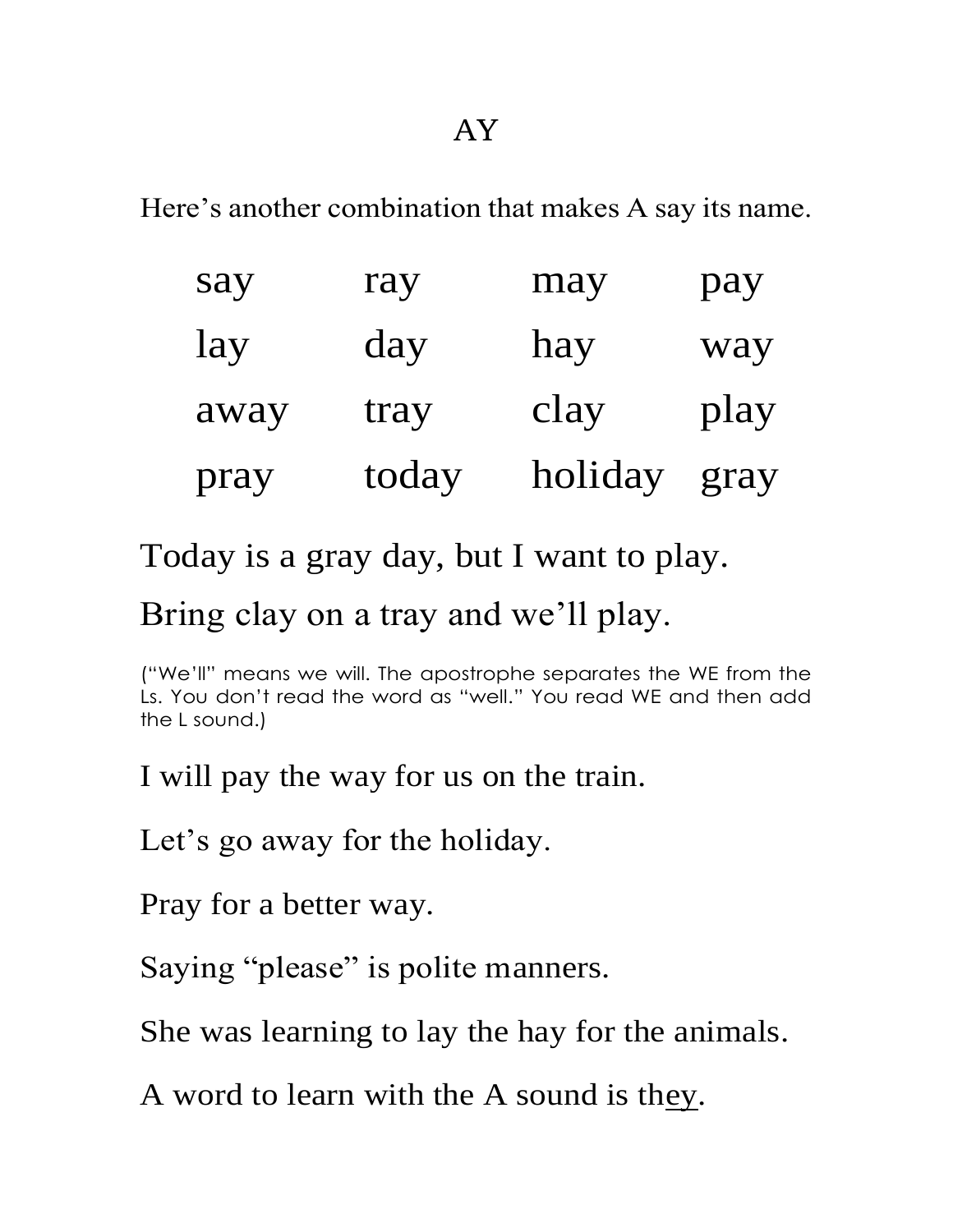—<br>—<br>—

## Writing Words

Write these words: stepped, still, spitting, sticks, stopped, speedy.

Adding and Subtracting

- $5 2 = 1 + 2 = 5 + 2 =$
- $6 3 = 6 + 2 = 5 + 3 =$
- $7 4 = 4 + 5 = 3 + 4 =$

 $10 - 5 = 3 + 5 = 5 + 5 =$